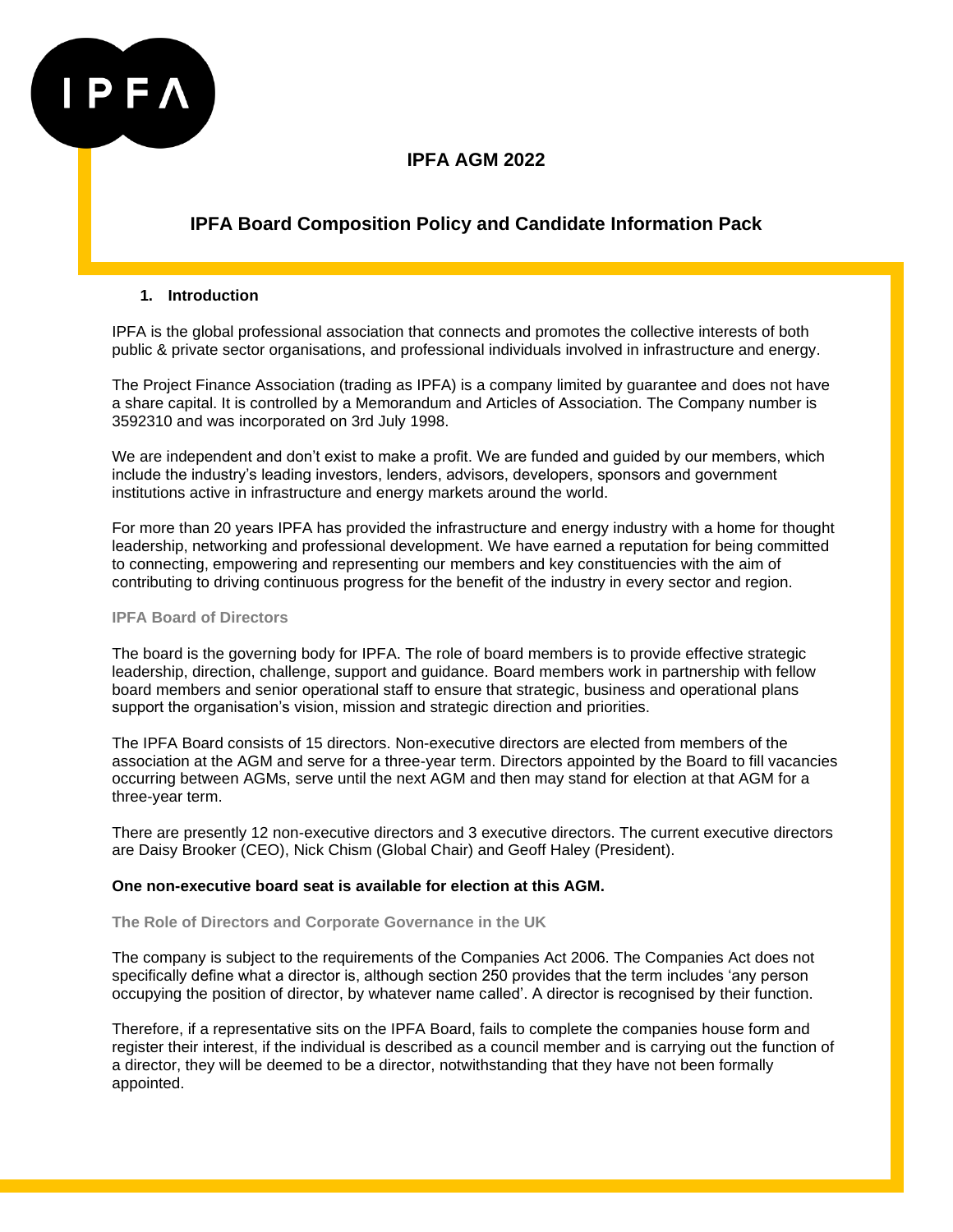

# **IPFA Board Composition Policy and Candidate Information Pack**

Executive directors carry out extensive executive management functions within the company and are involved in managing operations, finance, marketing, and human resources on a day-to-day basis. In their role they have to ensure that appropriate standards of governance are implemented and observed throughout the company.

A director who is not an employee of the company and is required to devote only part of his time to the affairs of the company, may be referred to as a 'non-executive' director. Neither the term 'executive' nor 'non-executive' are recognised by the Companies Act 2006 but both are commonly used in practice.

A non-executive director has the same statutory duties and obligations as any other director, and nonexecutive directors participate fully in the joint deliberations of the board, but does not have any executive function or involvement in the company's management.

Non-executive directors have a key role in ensuring that the company has an effective system of corporate governance and is appropriately directed and controlled. Although the UK Corporate Governance Code only applies to listed companies, IPFA strives to adhere to its principles.

The executive directors are empowered by the Articles to manage and exercise all the powers of the company. They have delegated authority to manage and take decisions on the day to day running of the company.

If the board decides to empower a non-executive director to carry out an executive function, such empowerment has to be clear in its scope and definition. For example, non-executive directors assume other roles, for example treasurer or mentoring IPFA staff. These roles are clearly allocated to specific directors. Staff salary increases and the budget require board approval.

If a non-executive director assumes any executive function for which they are not empowered by the board, they may assume the position of a 'shadow' or 'de facto' director. In these circumstances they may lose the indemnity protection from the company and if the action results in a third-party claim, may not be insured under our insurance policies and will have to meet the claims personally.

Non-executive directors are recommended to acquaint themselves with the Companies Act 2006 and the Key Corporate Governance Codes.

### **2. Board Member Duties**

Board members are responsible for:

- Ensuring that the organisation complies with all legal requirements
- Oversight of the organisation's performance, ethics, finances and risk management
- Delegating day-to-day and operational matters to the Chief Executive and the secretariat
- Ensuring that all board members act in the best interests of the organisation and not in the interests of any other company or organisation.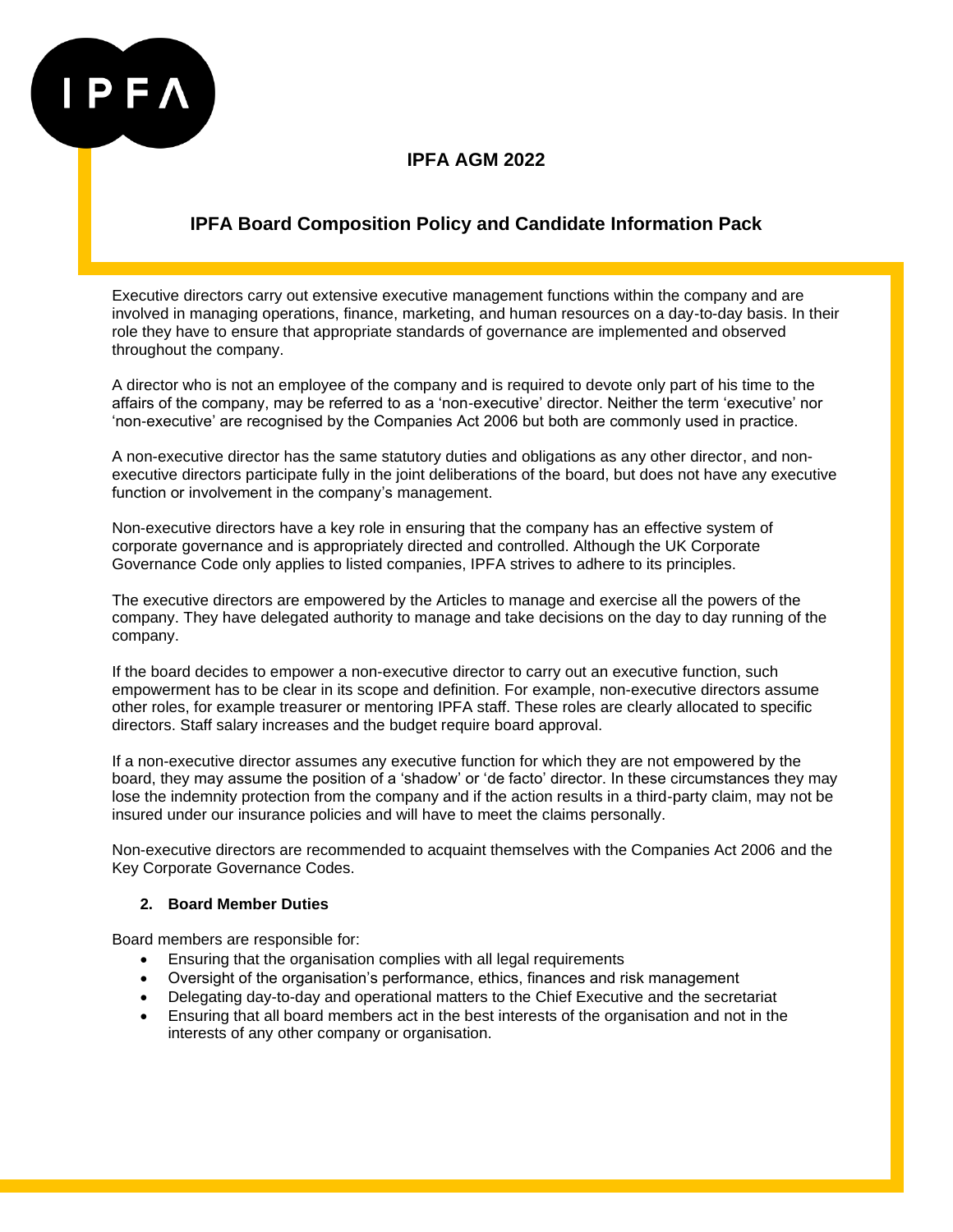

# **IPFA Board Composition Policy and Candidate Information Pack**

Board members will act collectively to:

- Govern the organisation and make decisions to ensure the delivery of the organisation's activities effectively
- Operate within the terms of the governing document, the Memorandum and Articles, as well as the requirements of relevant legislation
- Constructively challenge and help develop strategy
- Contribute to and support decisions made at formal board meetings
- Delegate some duties or specific aspects of governance to appointed sub-committees or working groups but decision-making remains the responsibility of the board.

### **3. Board Member Attributes**

All board members are expected to:

- Act in good faith and with honesty, prudence and competence in all activities
- Show commitment to the organisation's aims and values
- Demonstrate understanding of the member and sector community
- Attend all board meetings, general meetings or training events
- Not put themselves in a position where personal interests might or do conflict with those of the organisation
- Participate in performance appraisal of individual board members and the board as a whole, as directed by the Chief Executive.

All board members should contribute the following skills:

- Financial management, including budgeting and accounts
- Business acumen, commercial understanding, analysis and judgement
- Willing to fully participate in constructive debate
- Decision-making based on the organisation's strategy and the interests of members
- Trust, openness, respect, honest communication, integrity
- Able to set aside personal interests and fully support collective decisions
- IT literate, able to use email and willing to use technology, e.g., for virtual meetings

The Chief Executive will benefit from, and recommend board members to the board, in order to ensure support in the following areas:

- Legal matters / Corporate Governance
- Finance
- Marketing, including, social media & digital outreach
- Human Resources and Health & safety
- **Strategy**
- Membership acquisition & engagement
- FLN
- Industry engagement both public and private sector
- Training and Learning & Development
- Digital and online content
- Membership offering and new services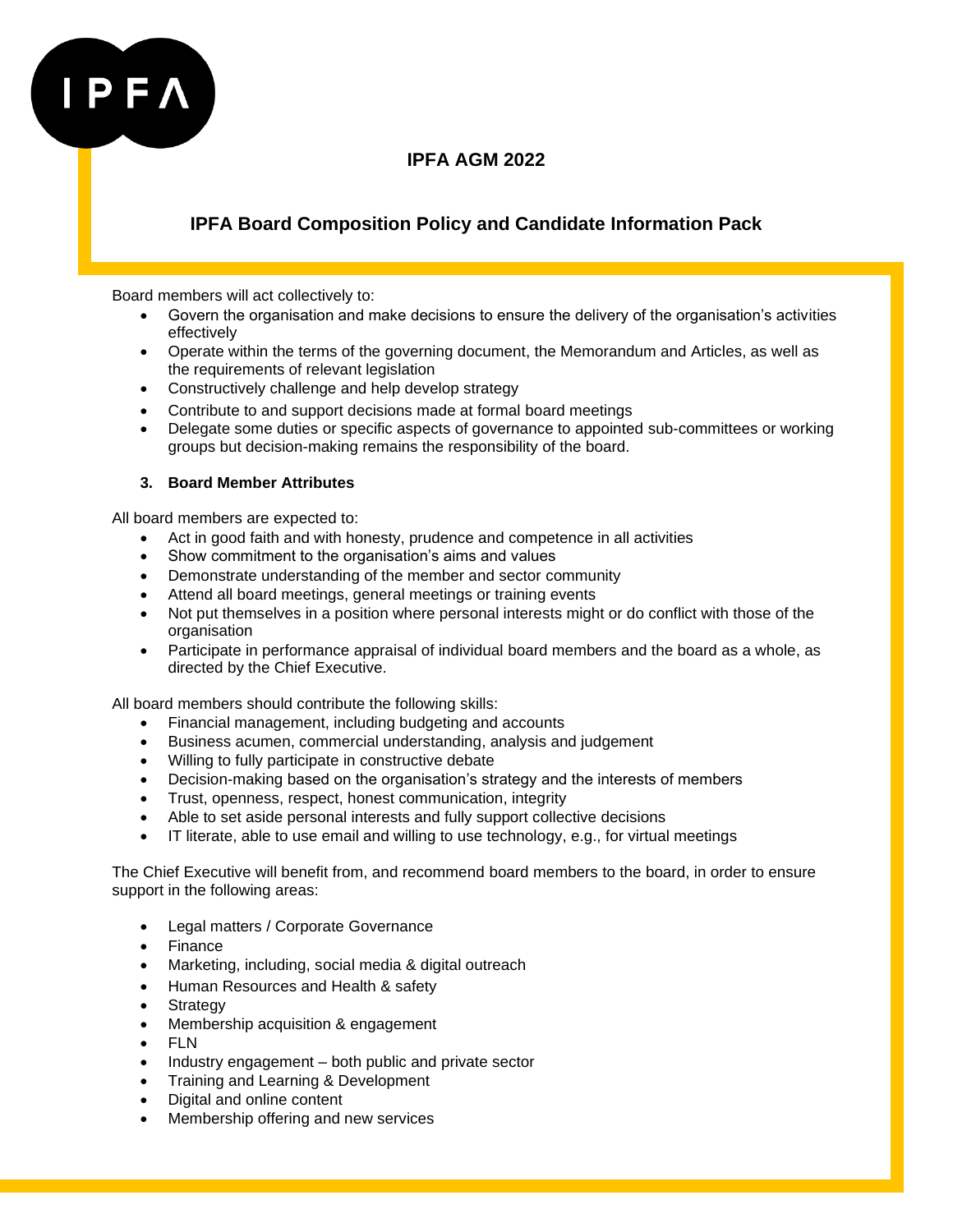

# **IPFA Board Composition Policy and Candidate Information Pack**

- Collaborations & partnerships
- Diversity & inclusion
- Information technology and data security
- Other areas to be determined as market determines

### **Time Commitments**

Regarding anticipated time commitments, these are not too onerous, and we ask for attendance to at least four out of five 2-hour Board meetings annually, the AGM and availability to represent IPFA at internal and external events. You may also be required to attend regular meetings of any sub-committee or steering groups committee of which you are a member. In addition, you will be expected to devote appropriate preparation time ahead of every meeting and offer feedback on any ad hoc issues which may arise throughout the year.

### **4. Global & Branch Councils**

The board of management is supported by over 200 voluntary council members who kindly give their time and support to ensuring that the IPFA provides the best possible service to members across the globe.

The IPFA Global Council was introduced in 2014. Comprising one council member from each IPFA branch, it was established with the aim of harnessing international expertise in order to drive IPFA's strategy and to further its position as a global association.

Council members have no legal status on the IPFA board; however, the Chair of each branch is entitled to attend all board meetings in London.

### **5. Sub-committees & Steering Groups**

As IPFA expands into new areas or activities, the board can establish sub-committees or steering groups which can allow more time to be spent on certain issues and involve people from outside the board and Branch Councils. IPFA can also co-opt non-members where appropriate and in the interests of IPFA.

### **6. Board Structure & Composition**

As part of our commitment to members, IPFA will monitor board composition, to ensure a continued alignment with interests of the membership and industry. IPFA acknowledges that implementing this structure will take some time to achieve.

Board composition will be reviewed annually, with comment on current and future anticipated composition. For the current composition of the IPFA Board, please see Appendix A.

Any member has the right to nominate a candidate for a position on the board. However, IPFA will identify what areas or particular attributes are currently underrepresented at board level and highlight these as preferable attributes for nominations. Candidates will have to state which areas they can represent and what attributes they can contribute to the board of IPFA as part of their nomination. During the voting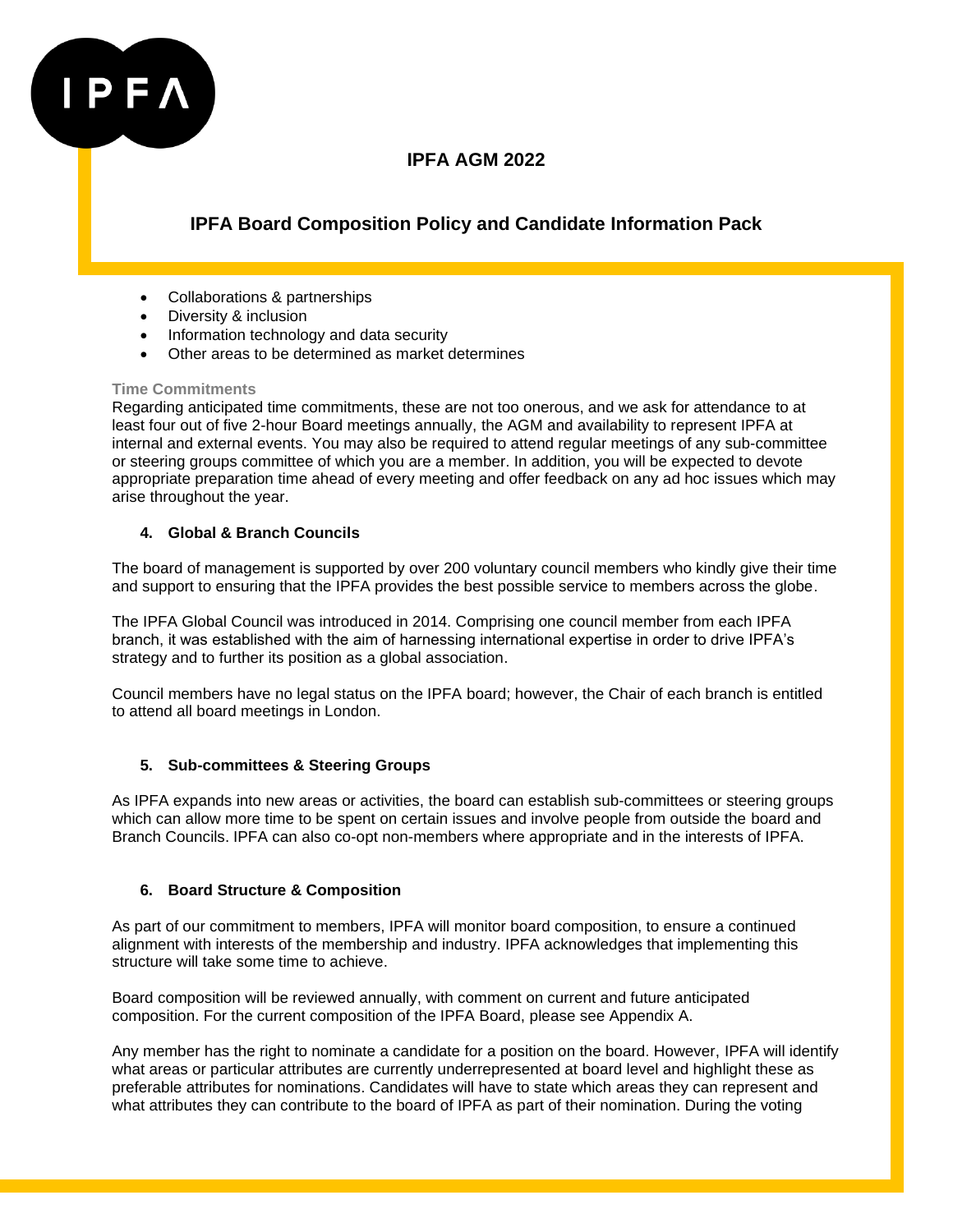

# **IPFA Board Composition Policy and Candidate Information Pack**

process, members will be reminded of the current policy and asked to follow the principles set out to ensure a continued alignment with interests of the membership and industry.

A director position will be reserved to represent the IPFA Future Leaders Network (FLN) initiative. The vacancy is open to any IPFA Member who is considered to be a future leader and are likely to have around three to eight years' experience in the industry.

The following factors should be recorded for each board member, and reported at the AGM:

- 1) Geographic area of activity
	- a) UK & Ireland
	- b) Continental Europe & the Nordic Region
	- c) Middle East, Africa & Turkey
	- d) Americas
	- e) Asia & Australia

*\*Multiple categories can be identified as appropriate.*

- 2) Sector expertise
	- a) Transport infrastructure
	- b) Social infrastructure
	- c) Energy & natural resources
	- d) ESG, sustainable and environmental infrastructure
	- e) Digital infrastructure & Telecoms

*\*Multiple categories can be identified as appropriate.*

- 3) Job function / institution type
	- a) Banks
	- b) Multilaterals
	- c) Public sector
	- d) Debt investor
	- e) Equity investor
	- f) Developer
	- g) Contractor
	- h) Procurer
	- i) Legal advisor
	- j) Technical consultant
	- k) Insurance advisor
	- l) Other
- 4) Non-industry Specific Diversity
	- a) Gender
	- b) Ethnicity
	- c) Age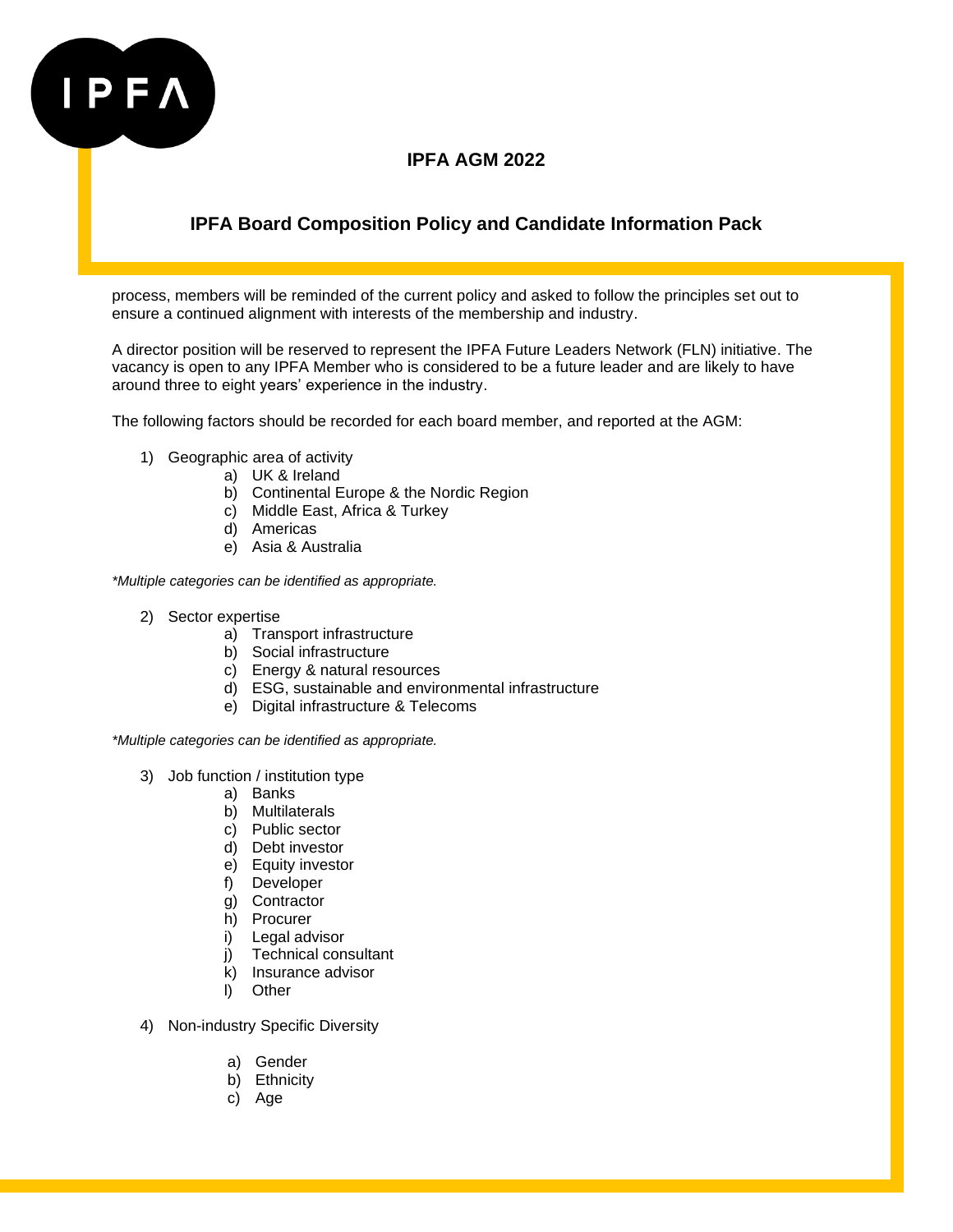

# **IPFA Board Composition Policy and Candidate Information Pack**

The objective of IPFA is to have a 50:50 gender balance within the board and executive team. This should be made available in the same way as the names and institutions of board members currently are. Other areas of diversity, including but not limited to LGBTQ+, disability, religion, national origin and veteran status are encouraged but not reported on unless the individual wishes to disclose such personal information and use it as a point of difference. Board composition will also take into account that individuals will have differences in education, personalities, skill sets, experiences, and knowledge.

Each branch council should have one board member represent their interests at board level.

### **7. Founding Status**

IPFA was founded in 1998 with support from seven member organisations of which four now remain as the founder members - GNH Projects; Investec; Northcroft (now Capita) and Halcrow (now Jacobs). As founding members contributed significantly in the early years of IPFA, it is agreed that they retain the right to appoint a director to the Board of IPFA. Although founder members will not relinquish their right to appoint a director, they will adhere to the spirit of the board selection procedure and offer suitable candidates for consideration for election every three years.

### **8. Nomination Process**

There is one vacancy to join the IPFA Board as a non-executive director for a three-year term.

We request that nominations put forward by members can represent or have experience in two or more of the following areas:

- Who work for an equity investor, an institutional investor, a developer or sponsor or in the public sector
- Coverage of the Middle East or Asia & Australia
- Expertise in ESG and Sustainability and digital infrastructure & telecoms
- Who could support the IPFA team on expanding the membership & additional services, theme development and progressing our Future Leaders Network (FLN)

**We also actively encourage nominations from members who are not currently represented in our non-industry specific areas of diversity. Categories of diversity that IPFA considers include: gender identity, race, ethnicity, LGBTQ+, disability, age, religion, national origin and veteran status.**

All nominations received by the closing date, Monday 11 April, will be listed for member voting. During the voting process, members will be reminded of the current policy and asked to follow the principles set out in order for the membership to be fully represented.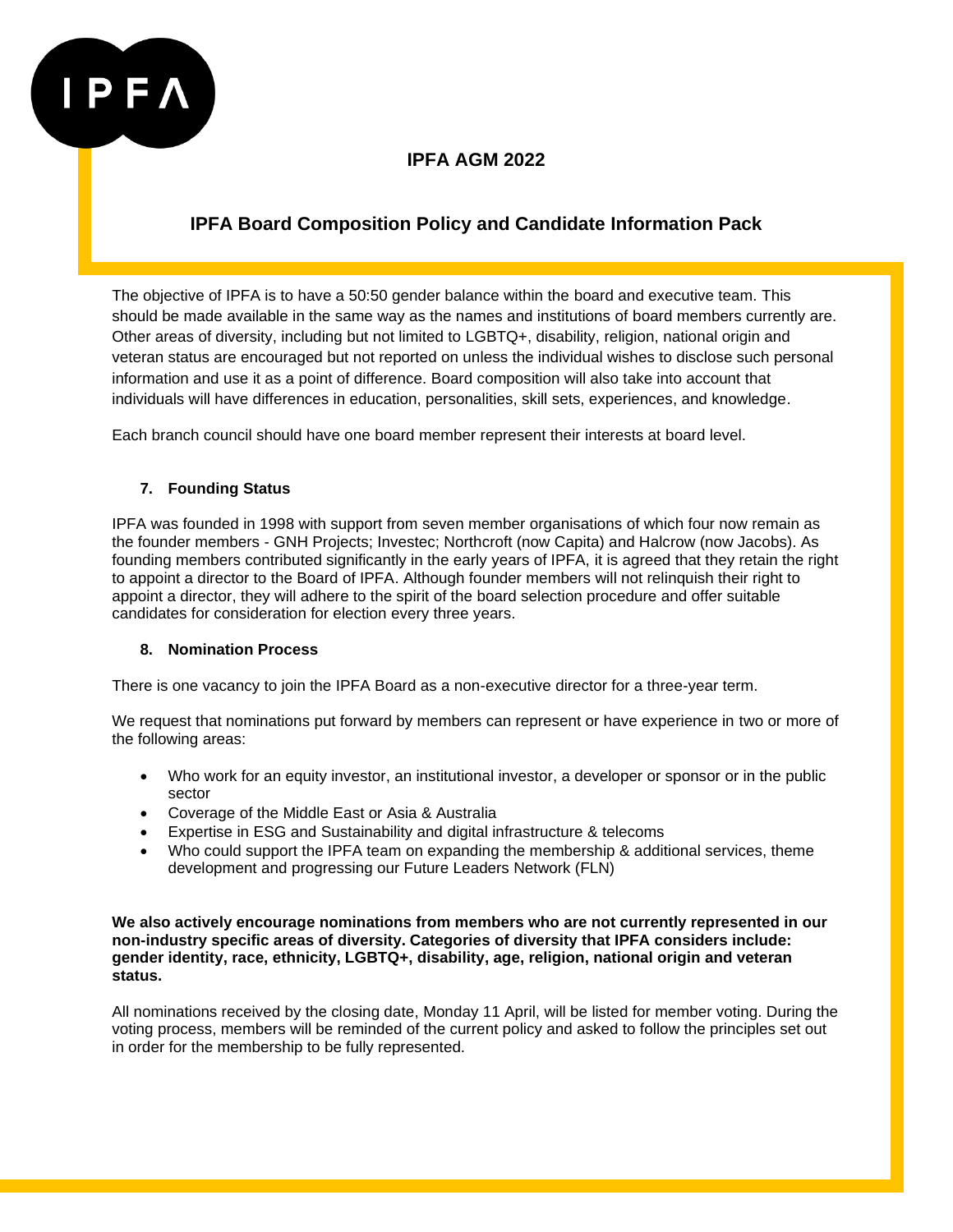

# **IPFA Board Composition Policy and Candidate Information Pack**

### **How to submit a nomination**

Applications need to be supported by the organisation's main representative for IPFA membership. Please complete the [application form](https://www.surveymonkey.co.uk/r/BoardNoms2022) with the following information:

- Name
- Job title
- Organisation
- Note what factors you can represent
- A statement on what you could bring to the IPFA board (100 words max)
- Link to LinkedIn profile
- Diversity statement (optional)

### **9. Voting Process**

The nominees with the most votes will be appointed on to the IPFA Board.

If you are unable to attend or send a representative from your organisation, you will be able to complete a proxy form enabling you to vote for the candidates you wish to see represented on the IPFA Board of Directors, or appoint the Chairman as proxy to vote on your behalf (although at his absolute discretion the votes would be cast in favour of candidates representing areas and attributes that are currently under represented at board level).

You can register to attend the AGM on our [website.](https://ipfa-portal.smartmembership.net/Events/eventdetail.aspx?si_ec=000894)

### **10. Contact Information**

For further information or if you have any queries, please contact our Membership Team. Email [membership@ipfa.org](mailto:membership@ipfa.org) or telephone - +44 (0)20 7427 0900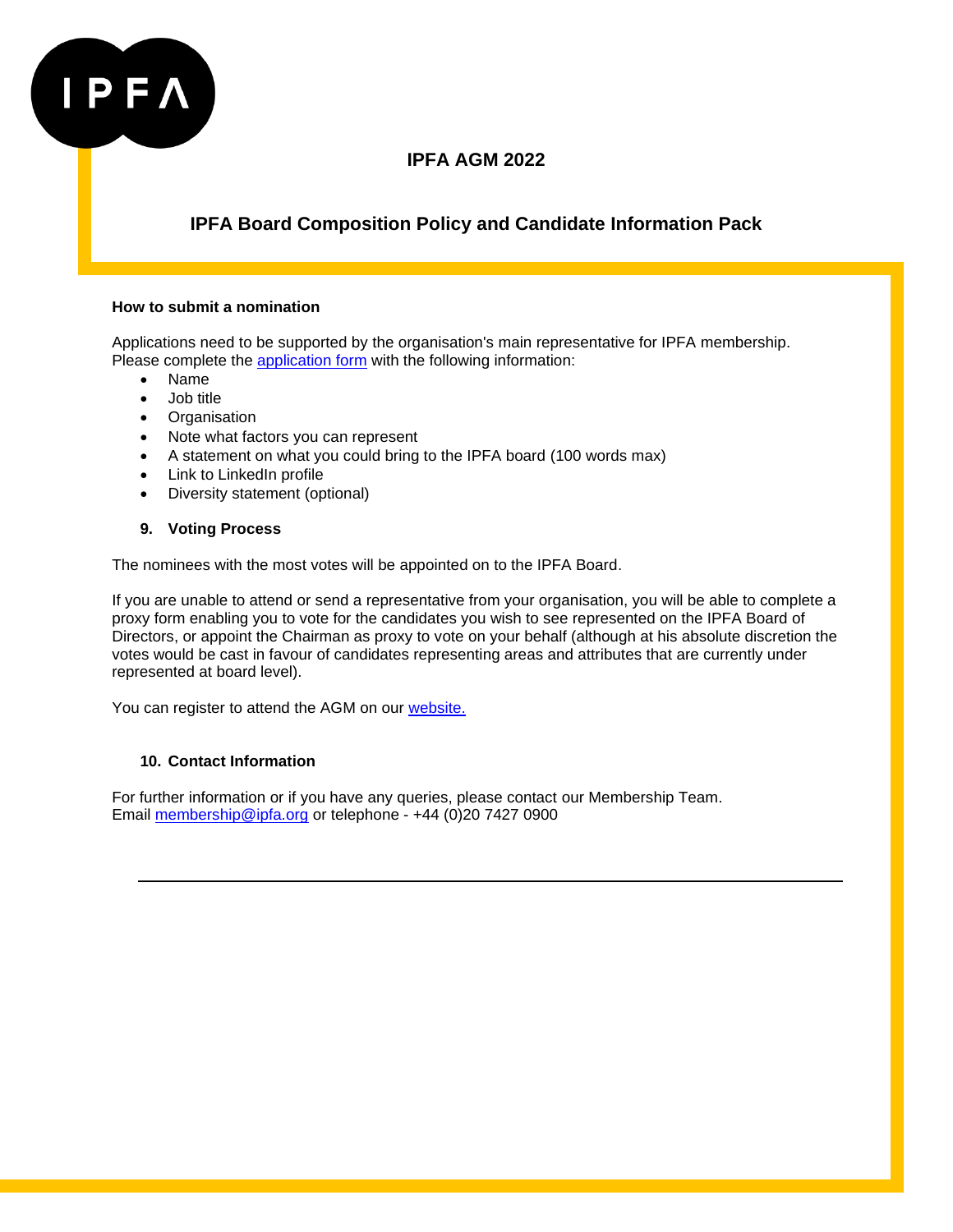

# **IPFA Board Composition Policy and Candidate Information Pack**

### **Appendix A. Current Board Composition Report**

This report identifies:

### **1. Board composition**

- a) Resignations and maximum terms served
- b) Board members who have reached the end of their term
- c) Board members appointed since the last AGM
- d) Current board composition includes those who are currently serving a term

The following factors are recorded for each non-executive board member and reported on below:

- i. Geographic area of activity
- ii. Sector expertise
- iii. Job function / institution type
- iv. Non-industry Specific Diversity (i.e. age, gender, ethnicity)
- v. Other areas of diversity
- vi. Areas of support for the executive team
- vii. Branch Council support for the executive team

### **2. Vacancy information**

- a) Areas and attributes that are currently underrepresented at board level and highlighted as preferable attributes for nominations at this year's AGM
- b) Support required by the Executive
- c) Vacancies

### **1. Board Composition**

### **a) Resignations and maximum terms served**

The following director has resigned since last year's AGM.

| <b>Board member</b>  | <b>Terms served</b>   | <b>Previous IPFA Roles held</b>           | Eligible for re-<br>election |
|----------------------|-----------------------|-------------------------------------------|------------------------------|
| Jennifer Willenbrock | 1 $(2 \text{ years})$ | Staff Wellbeing & Health & Safety<br>Lead | N/A                          |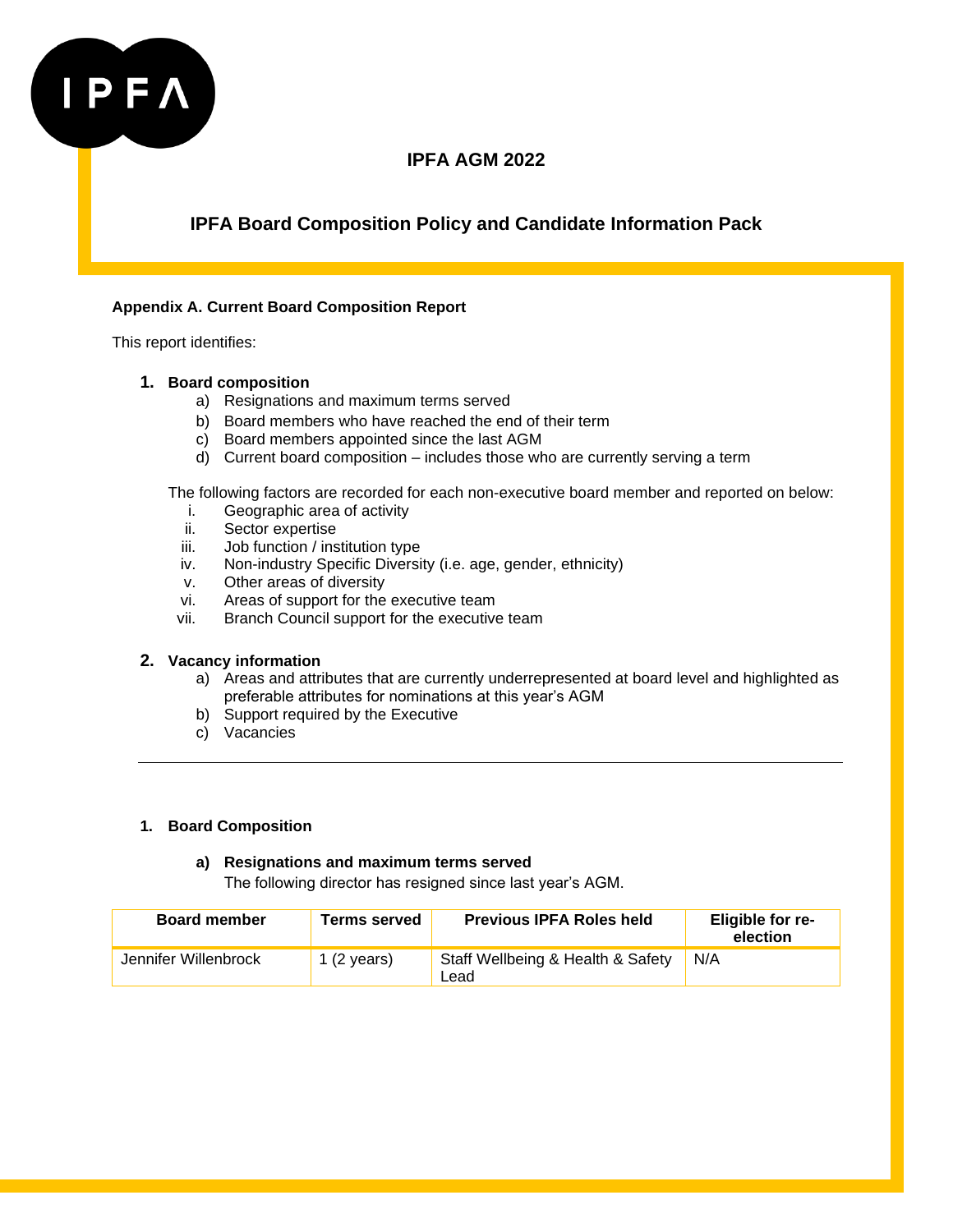

# **IPFA Board Composition Policy and Candidate Information Pack**

### **b) Board members who have reached the end of their term**

The following directors are eligible for re-election at this year's AGM

| <b>Board member</b> | <b>Terms served</b> | <b>IPFA Roles</b>                                     | Eligible for re-<br>election |
|---------------------|---------------------|-------------------------------------------------------|------------------------------|
| Shaun Johnson       | One                 | Council Chair - Middle East,<br>Board Rep - Australia | Yes                          |

### **c) Board member appointed since the last AGM**

The Board can appoint a substitution in the event of a resignation of a founding member. The appointment serves the remainder of the term allocated to the original Director and be subject to election at the AGM at the end of the original term.

| <b>Board member</b> | Term<br>Outstanding | <b>IPFA Roles</b>                         | Eligible for re-<br>election |
|---------------------|---------------------|-------------------------------------------|------------------------------|
| lan McGookin        | One year            | Staff Wellbeing & Health & Safety<br>Lead | N/A                          |

### **d) Current non-executive board composition**

This section only includes our Corporate Secretary & board members who are currently serving a three-year term. It does not include those whose terms are ending. Those in green represent areas and attributes that are currently underrepresented at board level.

### **i. Geographic area of activity**

This table reflects the number of board members who are active or have coverage in a region

| <b>Geographic Coverage</b>             | Number of board<br>members |
|----------------------------------------|----------------------------|
| UK & Ireland                           | 12                         |
| Continental Europe & the Nordic Region | 9                          |
| Middle East, Africa & Turkey           | 8                          |
| Americas                               | 6                          |
| Asia & Australia                       | 5                          |

### **ii. Sector expertise**

This table shows the percentage of the board who have expertise in the following sectors

| <b>Industry Sectors</b>                           | % of the board |
|---------------------------------------------------|----------------|
| Transport infrastructure                          | 71%            |
| Social infrastructure                             | .57%           |
| Energy & natural resources                        | 50%            |
| ESG, sustainable and environmental infrastructure | 6%             |
| Digital infrastructure & Telecoms                 | 4%             |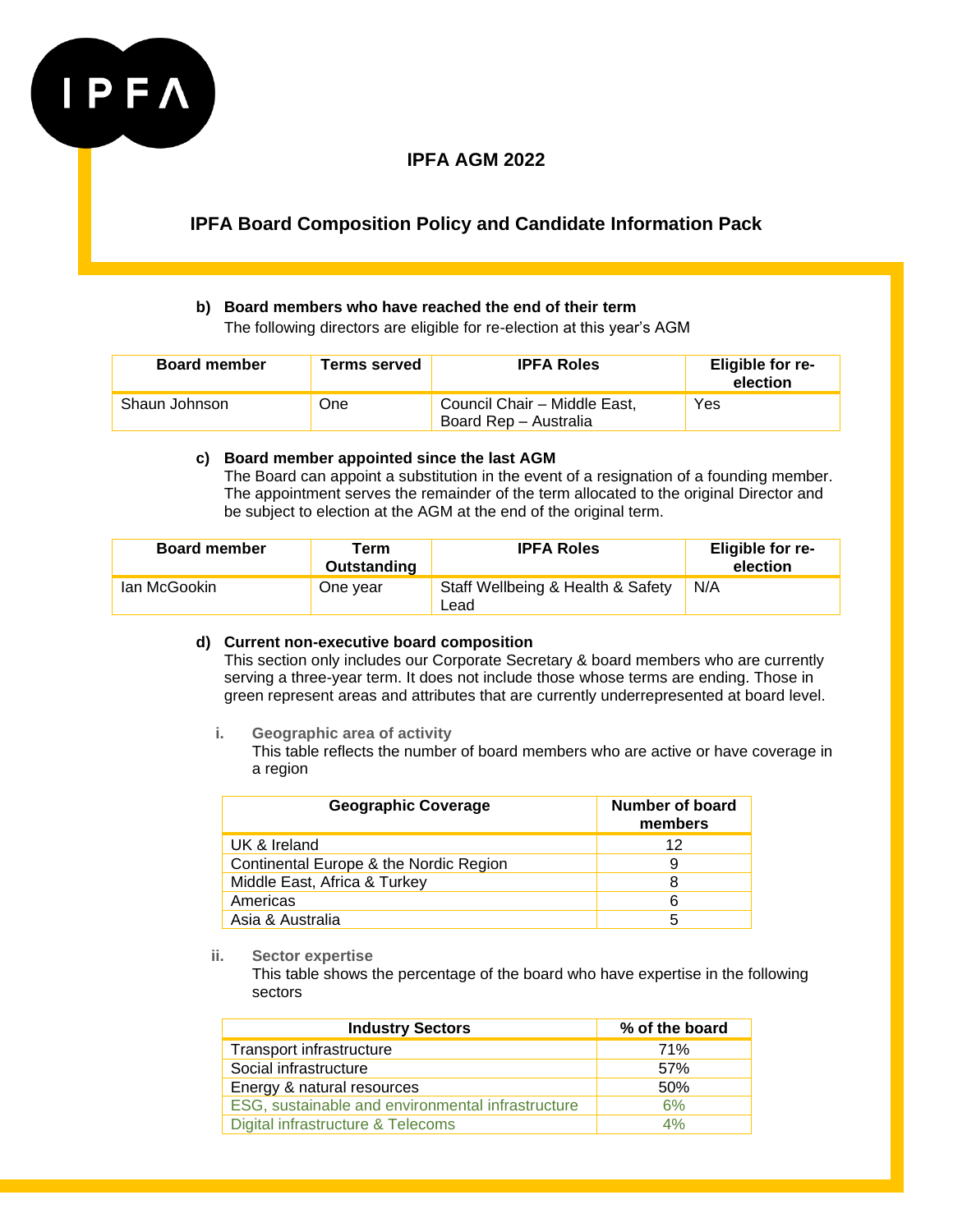

**IPFA Board Composition Policy and Candidate Information Pack**

### **iii. Job function / institution type**

This table shows the breakdown of the institution type the current board represents. \*Board members may represent more than one type.

| <b>Institution type</b>     | % of the board |
|-----------------------------|----------------|
| <b>Banks</b>                | 21%            |
| Debt investor               | 14%            |
| <b>Equity investor</b>      | 7%             |
| <b>Developer</b>            | $0\%$          |
| Contractor                  | 0%             |
| Procurer                    | 0%             |
| Legal advisor               | 14%            |
| <b>Technical consultant</b> | 21%            |
| <b>Public sector</b>        | 7%             |
| Insurance advisor           | 0%             |
| Financial advisor           | 21%            |
| <b>Multilaterals</b>        | 7%             |

**iv. Non-industry Specific Diversity (i.e. age, gender, ethnicity)**  The objective of IPFA is to have a 50:50 gender balance within the non-executive board members and the executive team. These tables show the breakdown of gender, age and ethnicity of existing board members (both executive and nonexecutive).

| Gender | % of the board |
|--------|----------------|
| Male   | 60%            |
|        |                |

| Age              | % of the board |
|------------------|----------------|
| Under 30         | 0%             |
| $31 - 40$        | 33%            |
| $41 - 50$        | 33%            |
| $51 - 60$        | 27%            |
| $\overline{61+}$ | 7%             |

| <b>Ethnicity</b>                           | % of the board |
|--------------------------------------------|----------------|
| Asian or Asian British                     | 7%             |
| Black, African, Caribbean or Black British | 7%             |
| Mixed or multiple ethnic groups            | 7%             |
| Other ethnic group                         | 0%             |
| White                                      | 79%            |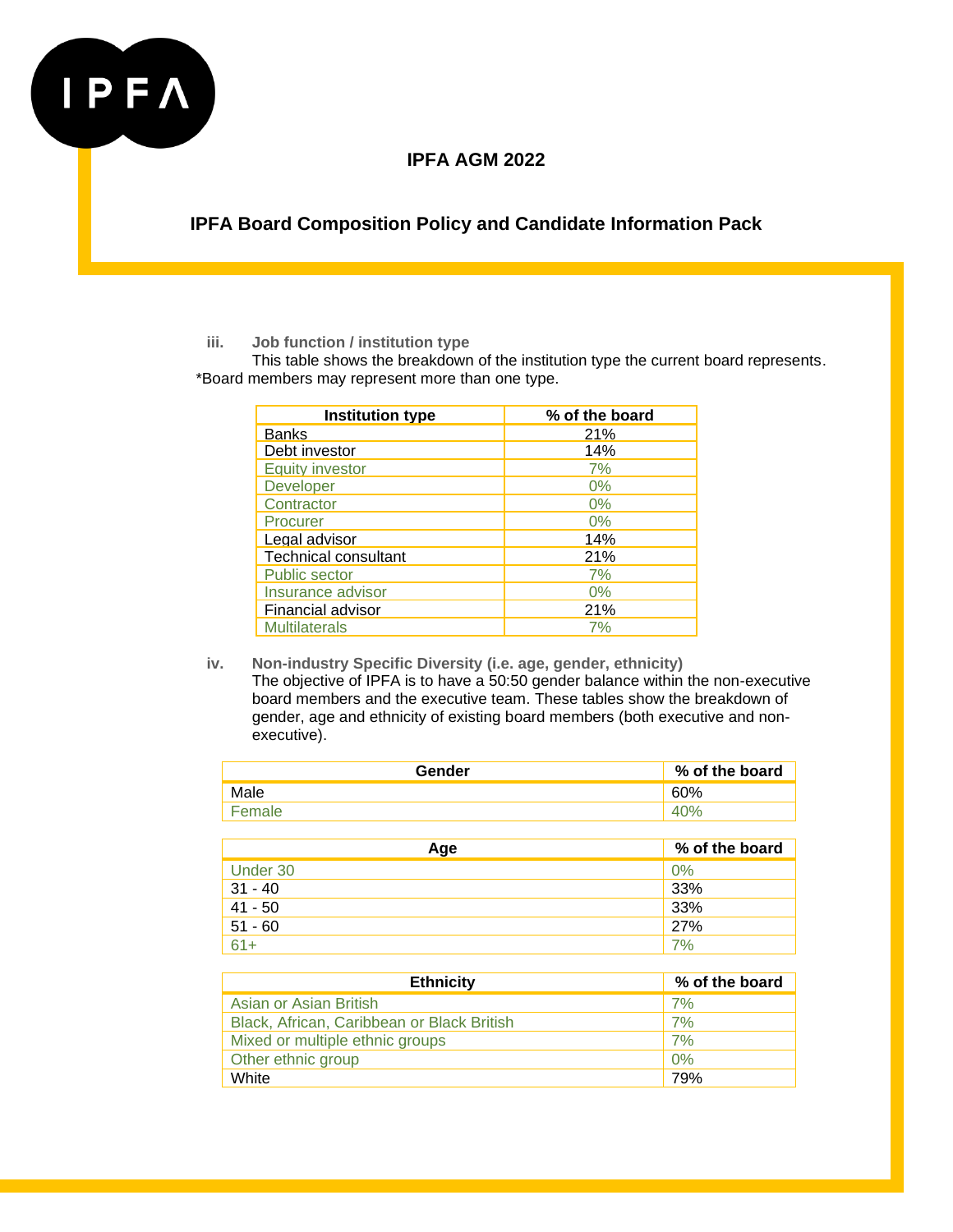

# **IPFA Board Composition Policy and Candidate Information Pack**

### **v. Other areas of diversity**

Voluntarily discloser of any aspect of diversity are disclosed by the board. Categories of diversity that IPFA considers include: gender identity, race, ethnicity, LGBTQ+, disability, age, religion, national origin and veteran status.

- Sponsoring partner for D&I internally
- Dual-national family (German-American)
- Black African male
- Social mobility first member of extended family to attend higher education
- Mild disability
- Three Board Members currently sit on IPFA's D&I Taskforce

### **vi. Areas of support for the executive team** This table shows the areas of support that current board can provide

| Areas of support                                         | % of the board |
|----------------------------------------------------------|----------------|
| Legal matters / Corporate Governance                     | 21%            |
| Finance                                                  | 29%            |
| Marketing, including, social media & digital<br>outreach | 36%            |
| Human Resources / Health & safety / Staff<br>Wellbeing   | 21%            |
| Strategy                                                 | 64%            |
| Membership acquisition & engagement                      | 57%            |
| <b>FLN</b>                                               | 29%            |
| Private sector engagement                                | 43%            |
| Public sector engagement                                 | 43%            |
| Diversity & Inclusion                                    | 64%            |
| Information technology and data security                 | 14%            |
| Digital content                                          | 36%            |
| Collaborations & partnerships                            | 36%            |
| Training and learning & development                      | 50%            |
| Membership offering & new services                       | 21%            |
| Other                                                    | 14%            |

**vii. Branch Council support for the executive team**

This table shows the breakdown of the branches the current board can represent

| <b>Branch Council support</b>                  | % of the board |
|------------------------------------------------|----------------|
| Africa                                         | 29%            |
| Americas                                       | 36%            |
| Asia                                           | 7%             |
| Australia                                      | 21%            |
| Continental Europe, the Nordic Region & Turkey | 28%            |